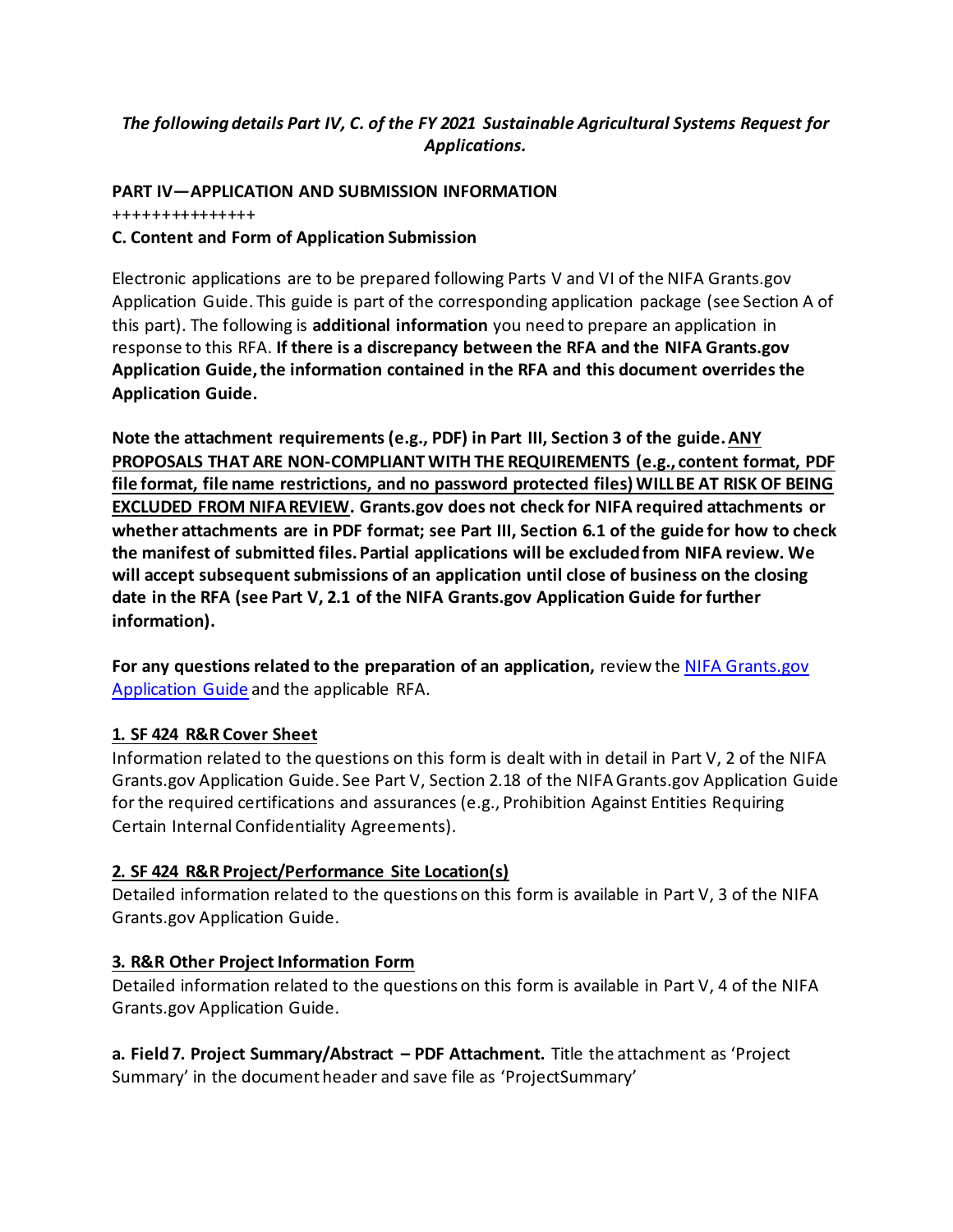The summary should also include the relevance of the project to the goals of the Program Area or Program area Priority within this RFA to which the application is submitted. See Part V. 4.7 of NIFA Grants.gov Application Guide for further instructions and a link to the suggested template. If relevant, applicants must state in the last sentence of their application's Project Summary section that the proposal is submitted in response to a specific commodity board topic.

**b. Field 8. Project Narrative - PDF Attachment.** Title the attachment as 'Project Narrative' in the document header and save file as 'ProjectNarrative'

For Standard, Strengthening Standard, Coordinated Agricultural Project (CAP), and Strengthening CAP Grant applications, the Project Narrative section may **not exceed a total of 18 pages** with 12-point font and line spacing not exceeding six lines of text per vertical inch, including all figures and tables. To ensure fair and equitable competition, applications exceeding the applicable page limitation will be returned without review.

Applicants requesting consideration of COE status must include their justification at the end of their Project Narratives and within the page limits provided for the project narratives.

Each Project Narrative is expected to be complete; however, preprints (see Part IV, C. 3. f. 6) related to the Project Narrative are allowed if they are directly germane to the proposed project. Information may not be appended to an application to circumvent page limitations prescribed for the Project Narrative.

## **The Project Narrative Attachment must include all of the following:**

## **1) Response to Previous Review (if applicable)**

This requirement only applies to Resubmitted Applications as described in Part II, B. The Project Narrative attachment should include two components: 1) a one-page response to the previous review (containing the previous proposal number in the first line) titled "Response to Previous Review" as the first page of the attachment and 2) the 18-page Project Narrative, as required (see Part IV, C. 3. b., above). The one-page "Response to Previous Review" does not count against the 18-page limit of the Project Narrative.

## **2) Global engagement (if applicable)**

You must describe the indicators you will use to assess proposed international activities (e.g., partnerships, exchanges, travel); see Part I, B. Appropriate indicators include, but are not limited to, those posted at the U.S. government'[s Feed the Future global food](http://www.feedthefuture.gov/progress)  [security initiative website.](http://www.feedthefuture.gov/progress) For additional information, see [Global Engagement](http://www.nifa.usda.gov/globalengagement.cfm) Programs at the NIFA website, including a resource section that contains various guidance documents for NIFA applicants.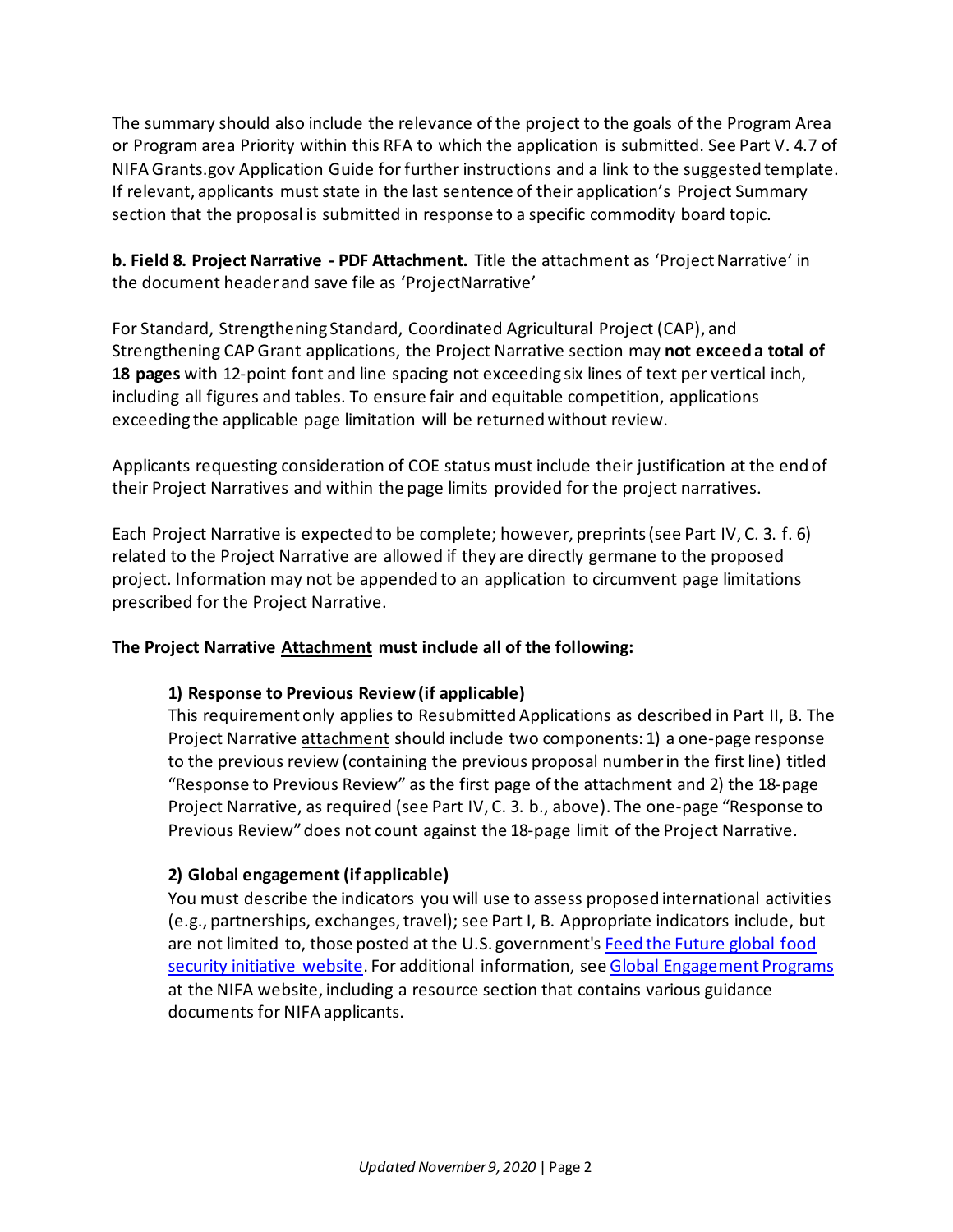In addition, the Project Narrative attachment must include all of the following:

# **a. Introduction**

Include a clear statement of the long-term goal(s) and supporting objectives of the proposed project. Summarize the body of knowledge or past activities that substantiate the need for the proposed project. Describe ongoing or recently completed activities significant to the proposed project including the work of key project personnel. Include preliminary data/information pertinent to the proposed project. This section should include in-depth information on the following, when applicable:

- 1. Estimates of the magnitude of the issues and the relevance to stakeholders and ongoing state-federal food and agricultural research, education, and extension programs;
- 2. The role of stakeholders in problem identification, planning, implementation, and evaluation, as appropriate; and
- 3. Reasons for performing the work at the proposed institution.

All works cited should be referenced (see Bibliography & References Cited in PART IV, C. 3. c., below).

# **b. Rationale and Significance**

- 1. Concisely present the rationale behind the proposed project;
- 2. Describe the specific relationship of the project's objectives to one of the Program Area Priorities. Applications that do not address at least one Program Area Priority will not be reviewed; and
- 3. The potential long-range improvement in and sustainability of U.S. agriculture and food systems should be shown clearly. These purposes are described under Purpose and Priorities in Part I, B. Any novel ideas or contributions that the proposed project offers should also be discussed in this section.

## **c. Approach**

- 1. Objectives:All applications must include a statement of objectives or specific aims of the proposed project in clear, concise, complete, and logically arranged terms.
- 2. Methods: Explicitly state the procedures or methodology you will apply in the proposed project. This section should include, but not necessarily be limited to, descriptions of:
	- a. Stakeholder involvement, if applicable, in problem identification, planning, implementation, and evaluation;
	- b. Proposed project activities, listed sequentially;
	- c. Techniques to be employed in this project, including their feasibility and rationale;
	- d. Expected results;
	- e. How extension and education activities, if applicable, will be evaluated;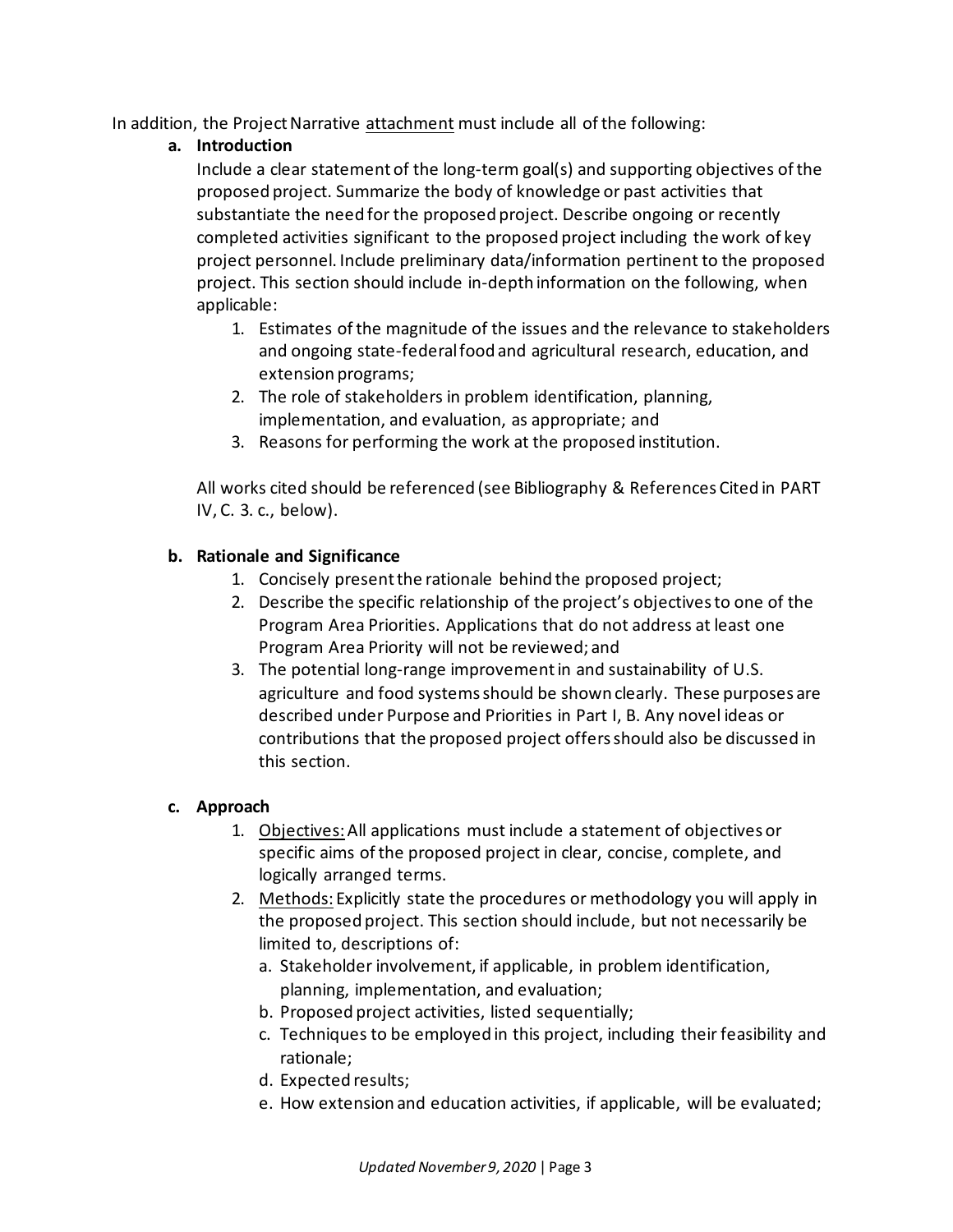- f. How data will be analyzed or interpreted;
- g. Plans to communicate results to appropriate audiences, including relevant scientific peers, stakeholders and the public, as appropriate;
- h. Pitfalls that might be encountered;
- i. Limitations to proposed procedures.
- 3. Project Timetable: The proposal must outline all important phases as a function of time, year by year, for the entire project, including periods beyond the grant funding period.
- ➢ *For Integrated Project Applications* 
	- Integrated Project applications for AFRI SAS program area priority A9201 must include all three functions of the agricultural knowledge system (i.e., research, education, and extension). Each function should be represented by one or more objectives within the application.
	- AFRI SAS integrated projects must budget sufficient resources to carry out the proposed set of research, education, and extension activities that will lead to the desired outcomes. No more than two-thirds of a project's budget may be focused on a single function.
	- AFRI SAS Integrated Projects must include individuals on the project team with significant expertise in each component of the project (research, education, and extension).
	- A plan for evaluating progress toward achieving project objectives must be included. The plan must include milestones, which signify the completion of a major deliverable, event, or accomplishment and serve to verify that the project is on schedule and on track for successful conclusion. The plan must also include descriptions of indicators that you will measure to evaluate whether the research, education, and extension activities are successful in achieving project goals and in contributing to the achievement of the stated program goals and outcomes.
	- In addition to the Project Narrative requirements above, the proposed Integrated Project must clearly articulate:
		- o Stakeholder involvement in project development, implementation, and evaluation, where appropriate;
		- $\circ$  Objectives for each function included in the project (note that extension and education activities are expected to differ and to be described in separate project objectives; see enumerated descriptions in Part II, C); and
		- o A dissemination plan describing the methods that will be used to communicate the findings and the project accomplishments.
	- NIFA encourages (but does not require) Integrated Projects that develop content suitable for delivery through [eXtension.](https://extension.org/)
	- AFRI encourages (but does not require) Integrated Projects that are suitable for 4-H audiences and stakeholder groups while meeting identified program priorities. Opportunities for engaging 4-H in AFRI proposals should align with the 4-H Mission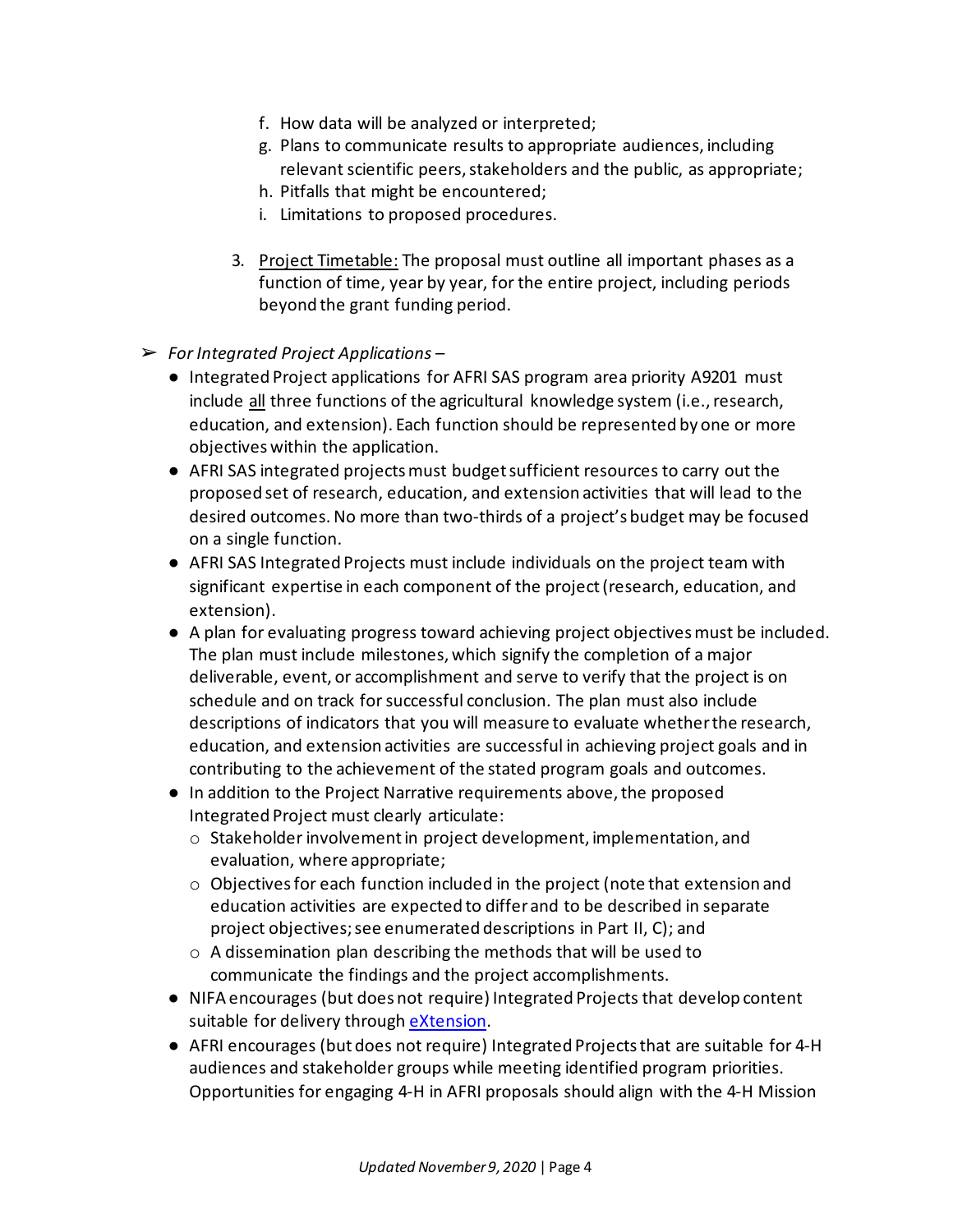Mandates of Science, Engineering and Technology; Healthy Living; and Citizenship. See guiding principles a[t 4-H website](http://4-h.org/) or contact your university Cooperative Extension headquarters and/or State 4-H Program Office.

### **d. Center of Excellence**

Only standard grant and CAP grant application may be considered for center of excellence (COE) designation.

In addition to meeting the other requirements detailed in Part IV, C of this Request for Application (RFA), eligible applicants who wish to be considered as centers of excellence must provide a brief justification statement at the end of their Project Narratives and within the page limits provided for Project Narratives, describing how they meet the standards of a center of excellence, based on the following criteria:

- (A) The ability of the center of excellence to ensure coordination and cost effectiveness by reducing unnecessarily duplicative efforts regarding research, teaching, and extension in the implementation of the proposed research and/or extension activity outlined in this application;
- (B) In addition to any applicable matching requirements, the ability of the center of excellence to leverage available resources by using public-private partnerships among agricultural industry groups, institutions of higher education, and the Federal Government in the implementation of the proposed research and/or extension activity outlined in this application. Resources leveraged should be commensurate with the size of the award;
- (C) The planned scope and capability of the center of excellence to implement teaching initiatives to increase awareness and effectively disseminate solutions to target audiences through extension activities in the implementation of the proposed research and/or extension activity outlined in this application; and
- (D) The ability or capacity of the center of excellence to increase the economic returns to rural communities by identifying, attracting, and directing funds to high-priority agricultural issues in support of and as a result of the implementation of the proposed research and/or extension activity outlined in this application.

Additionally, where practicable (not required), center of excellence applicants should describe proposed efforts to improve teaching capacity and infrastructure at colleges and universities (including land-grant colleges and universities, cooperating forestry schools, certified Non-Land Grant Colleges of Agriculture (NLGCA) (list of certified NLGCA is available a[t NIFA website,](http://www.nifa.usda.gov/funding/pdfs/nlgca_colleges.pdf) and schools of veterinary medicine).

**c. Field 9. Bibliography & References Cited – PDF Attachment. No Page Limit**. Title the attachment as 'Bibliography & References Cited' in the document header and save file as 'BibliographyReferencesCited'.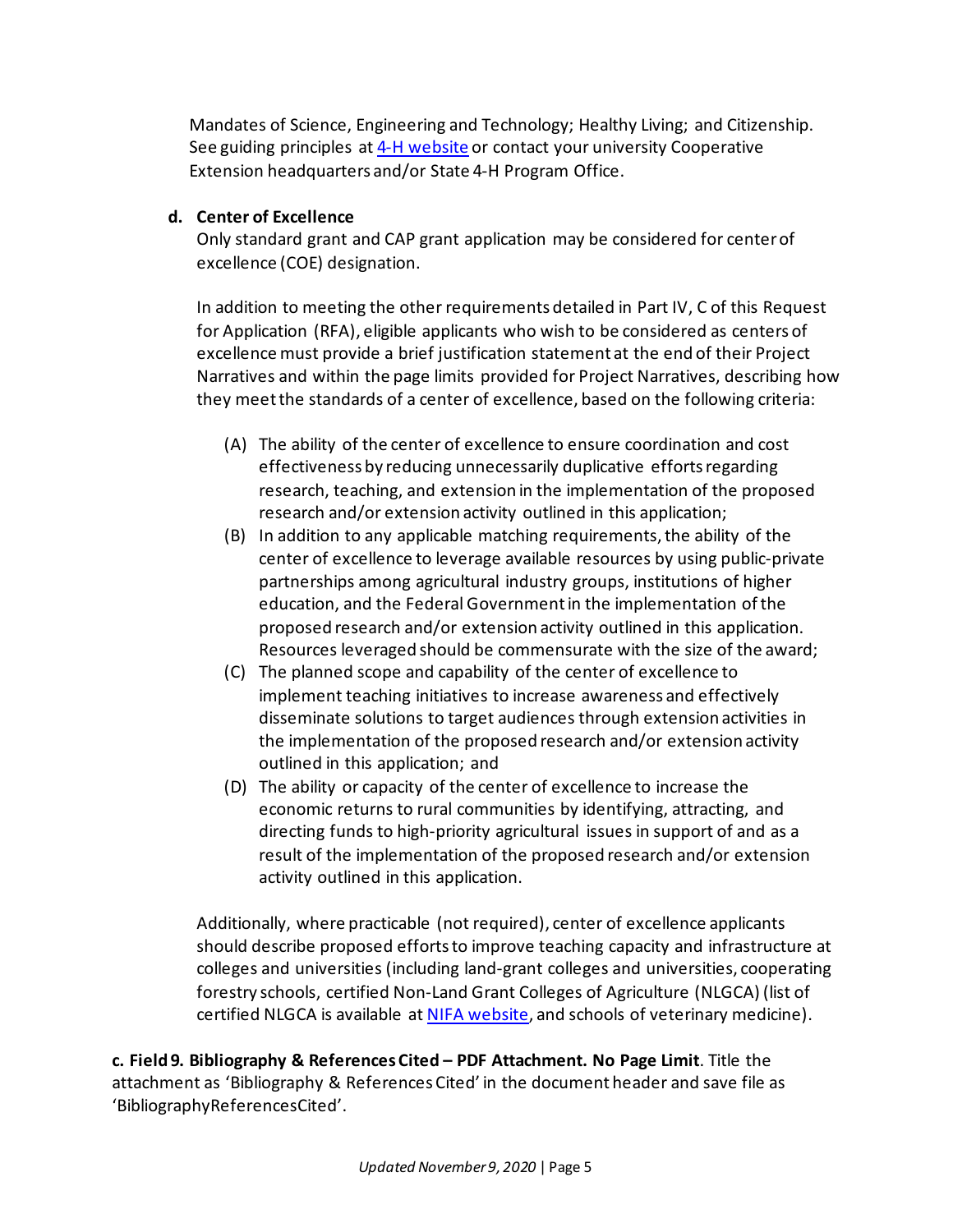All work cited in the text should be referenced in this section of the application. All references must be complete; include titles and all co-authors; conform to an acceptable journal format; and be listed in alphabetical order using the last name of the first author or listed by number in the order of citation.

**d. Field 10. Facilities & Other Resources – PDF Attachment. No Page Limit.** Title the attachment as 'Facilities & Other Resources' in the document header and save file as 'FacilitiesOtherResources'.

**e. Field 11. Equipment – PDF Attachment. No Page Limit.** Title the attachment as 'Equipment' in the document header and save file as 'Equipment'.

Describe available equipment. Items of nonexpendable equipment necessary to conduct and successfully complete the proposed project should be listed in Field C. of the R&R Budget and described in the Budget Justification (see Part IV, C. 6 below).

## **f. Field 12. Other Attachments**

The following instructions are in addition to those noted in Part V 4.12 of the NIFA Grants.gov Application Guide.

1) Key Personnel Roles – **PDF Attachment. 2-Page Limit.** Title the attachment as 'Key Personnel' and save file as 'KeyPersonnel'.

☼ *For Integrated Grant Applications –* state for key personnel an estimate of the percent of time devoted to research, education, and/or extension activities.

2) Logic Model – **PDF Attachment. 2-Page Limit. Required for all Integrated Project applications.** Title the attachment as 'Logic Model' and save file as 'LogicModel'.

Include the elements of a logic model detailing the activities, outputs, and outcomes of the proposed project. The logic model planning process is a tool that should be used to develop your project before writing your application. This information may be provided as a narrative or formatted into a logic model chart. For more information and resources, see [Integrated Programs'](https://nifa.usda.gov/resource/integrated-programs-logic-model-planning-process) Logic Model Planning Process at NIFA website.

3) Management Plan – **PDF Attachment. 3-Page Limit. Required for Integrated Project applications.** Title the attachment as 'Management Plan' and save file as 'ManagementPlan'.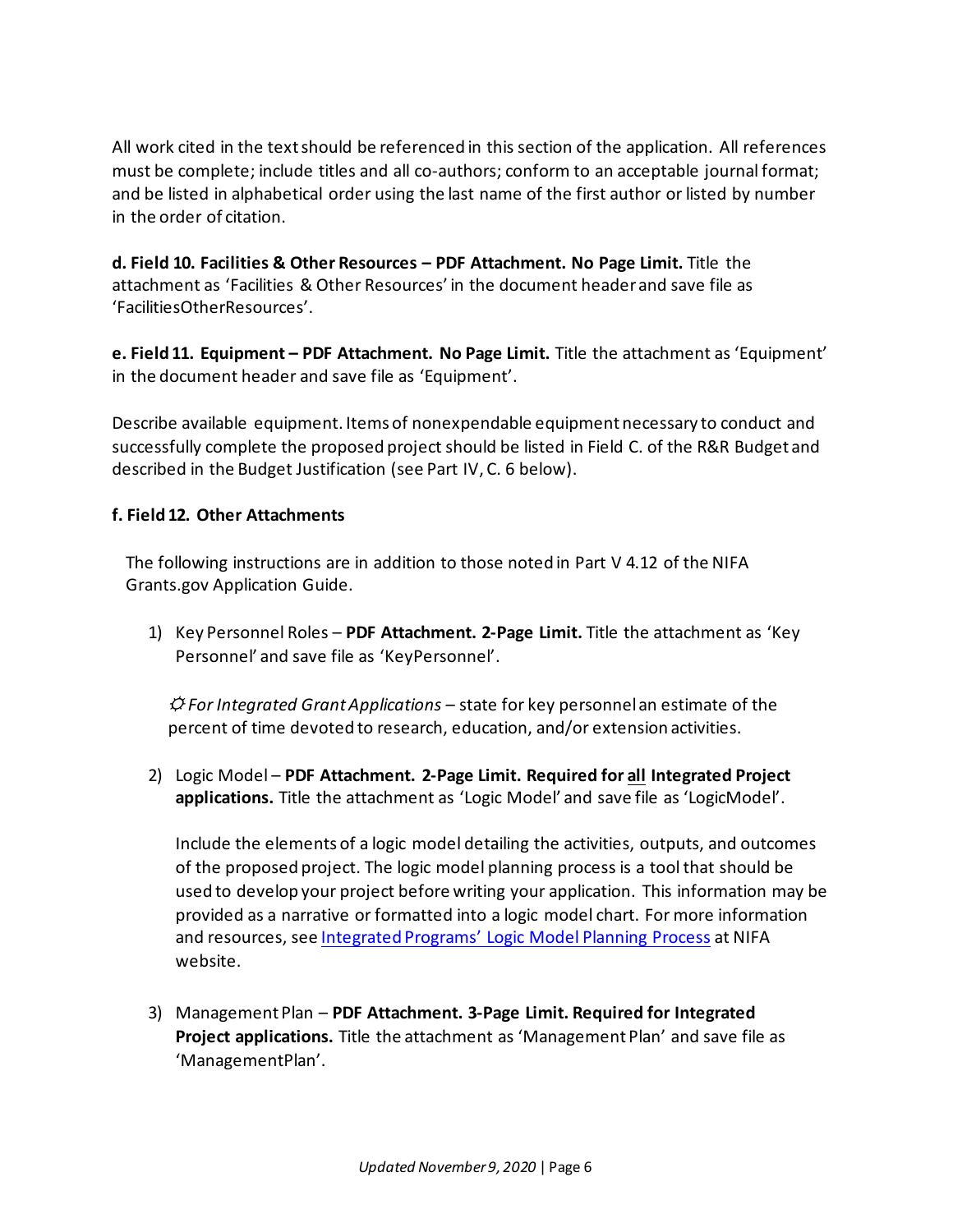The plan is to be clearly articulated and include an organizational chart, administrative timeline, and a description of how the project will be governed, as well as a strategy to enhance coordination, collaboration, communication, and data sharing and reporting among members of the project team and stakeholder groups. The plan must also address how the project will be sustained beyond the termination of an award.

The management plan must also include an advisory group of principal stakeholders, partners, and professionals to assess and evaluate the quality, expected measurable outcomes, and potential impacts for the proposed research, education and/or extension. Please include rationale for their role, and how they will function effectively to support the goals and objectives of the project. The plan must demonstrate how partners and stakeholders contribute to project assessment on an annual basis.

4) Data Management Plan (DMP) **- PDF Attachment. 2-Page Limit. Required for Integrated Project applications.** Title the attachment as 'Data Management Plan' and save file as 'DataManagementPlan'**.**

Clearly articulate how the project director (PD) and co-PDs plan to manage and disseminate the data generated by the project. The DMP will be considered during the merit review process (see Part V, B.). **See Part III Section 3.1 of the NIFA Grants.gov Application Guide for NIFA attachment specifications.**

For the guidelines on preparation and inclusion of a DMP in your application, see Data [Management Plan for NIFA-Funded Research, Education and Extension Projects](https://nifa.usda.gov/resource/data-management-plan-nifa-funded-research-projects) at NIFA website. Also included on the web page are FAQs and information about accessing examples of DMPs. In addition, general guidelines for Data Management Planning for USDA agencies are available at the [National Agricultural Library website.](https://www.nal.usda.gov/ks/guidelines-data-management-planning)

5) Documentation of Collaboration – **PDF Attachment. No Page Limit.** Title the attachment as 'Documentation of Collaboration' in the document header and save file as 'Collaboration'.

Evidence, e.g., letter(s) of support, must be provided that the collaborators involved have agreed to render services. The applicant also will be required to provide additional information on consultants and collaborators in the budget portion of the application.

6) Preprints – **PDF Attachment. Limited to 2 preprints.** Title the attachment as 'Preprints' in the document header and save file as 'Preprints'.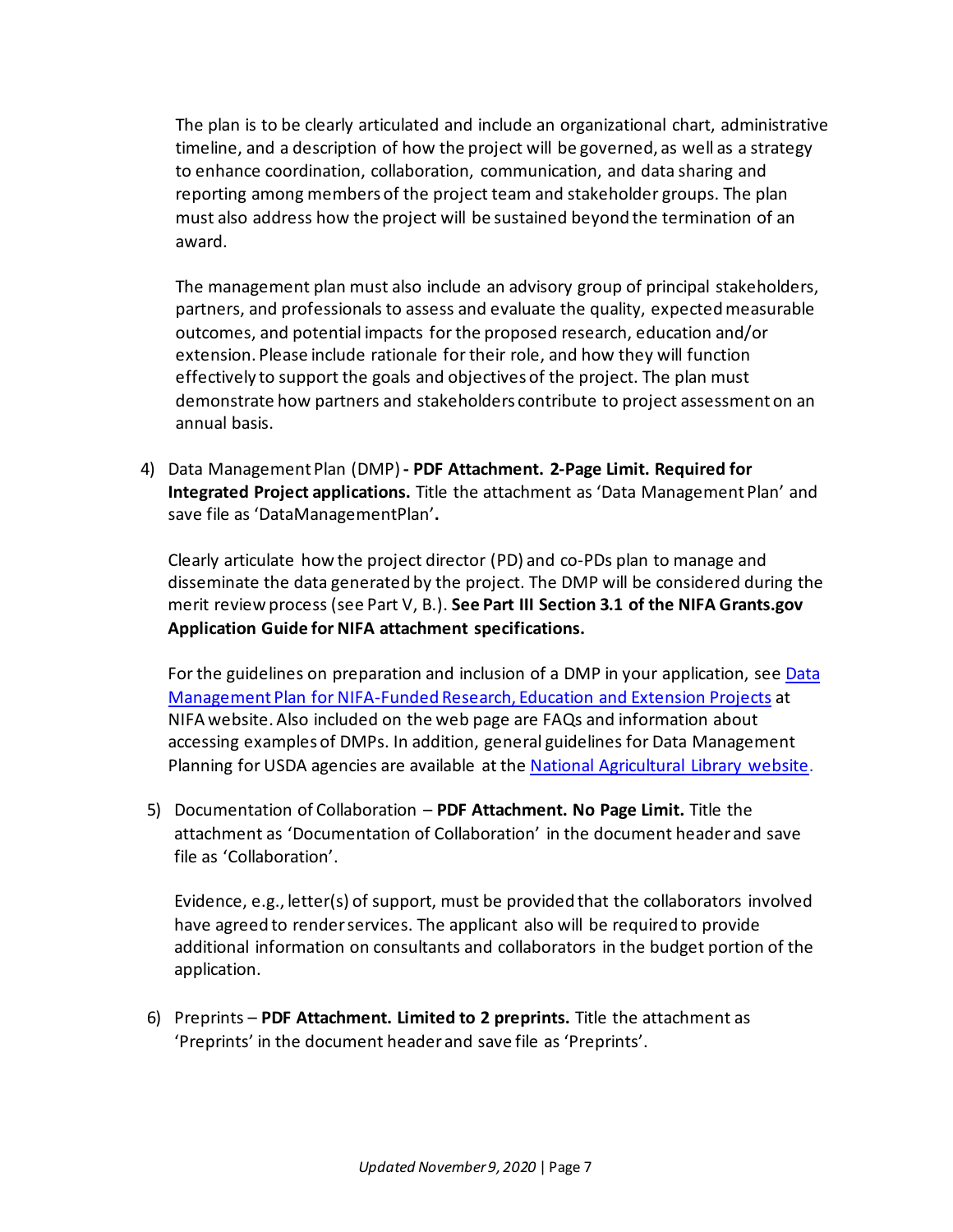Preprints related to the Project Narrative are allowed if they are directly germane to the proposed project. Information may not be appended to an application to circumvent page limitations prescribed for the Project Narrative. Extraneous materials will not be used during the peer review process. Only manuscripts in press for a peerreviewed journal will be accepted and must be accompanied by letters of acceptance from the publishing journals. Preprints attached in support of the application must be single-spaced. Each preprint must be identified with the name of the submitting organization, the name(s) of the PD(s), and the title of the application.

- 7) Minority-Serving Institution Documentation **PDF Attachment.** Title the attachment as 'Minorityinfo' in the document header and save file as 'Minorityinfo'.
	- **(a)** Letter identifying percentage of applicable minority students.
	- **(b)** Request for Determination of Status– see Part III, B.
- 8) Representations Regarding Felony Conviction and Tax Delinquent Status for Corporate Applicants – **PDF Attachment**. This is required for corporate applicants. See Part VI, 2 of the NIFA Grants.gov Application Guide for a description of the term, "corporation."

# **4. R&R Senior/Key Person Profile (Expanded)**

Detailed information related to the questions on this form is available in Part V, 5 of the NIFA Grants.gov Application Guide. This section of the guide includes instructions about the people who require senior/key person profile, and details about the biographical sketch and the current and pending support, including a link to the suggested template for the current and pending support.

A Senior/Key Person Profile must be completed for the PD and each co-PD, senior associate, and other professional personnel, including collaborators playing an active role in the project. Collaborators only providing services or materials should not be listed in the R&R Senior/Key Person Profile. Evidence (letters of support) for this type of collaboration should be provided in the Documentation of Collaboration (see Part IV, C. 3. f. 5).

- **a)** *Project Role Field*  Complete appropriately.
- **b)** *Other Project Role Category Field*  Complete appropriately, if applicable.
- **c)** *Attach Biographical Sketch Field*  **PDF Attachment. 2-Page Limit** (excluding publications listings) per PD, co-PD, senior associate, and other professional personnel. Title the attachment as 'Biographical Sketch' in the document header and save file as 'BiographicalSketch' followed by the last name of the PD or co-PD such that each biographical sketch file in the application has a distinct file name.

A biographical sketch (vitae) of the PD and each co-PD, senior associate, and other professional personnel must be included. In addition, include: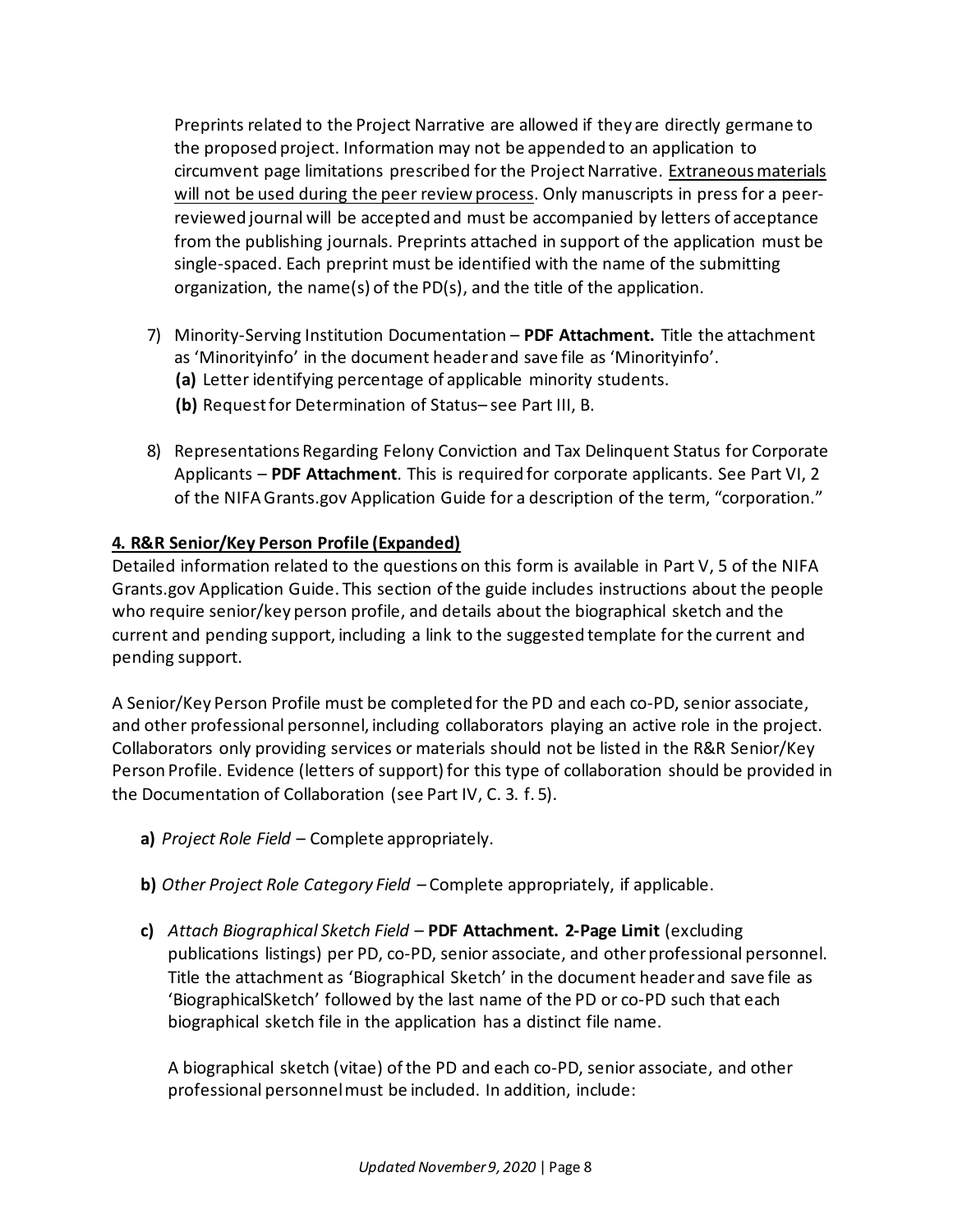- 1) Author identifier (ORCID, https://orcid.org) of the researcher if available.
- 2) Digital Object Identifier (DOI) of all publications where possible.

If applicable, the application must include a list of data publications or published data products relevant to the proposed project, following recommended data citation format.

- **d)** The Conflict of Interest list must not be included in the biographical sketch, but it must be provided as a separate document (see Part IV, C. 7. b for more information).
- **e)** *Attach Current and Pending Support Field*  **PDF Attachment. No Page Limit**. Title the attachment as 'Current and Pending Support' in the document header and save file as 'CurrentPendingSupport'.

The suggested template for Current and Pending Support is located on the [NIFA](https://nifa.usda.gov/resource/application-support-templates)  [Application Support Templates page](https://nifa.usda.gov/resource/application-support-templates) ("Current & Pending Support" in the attachments list).

Current and Pending Support information is only required for personnel with PD or co-PD indicated as their Project Role on the R&R Senior/Key Person Profile. All applications must contain a list of all Current and Pending Support detailing public or private support (including in-house support) to which personnel identified in the application have committed portions of their time, if the salary support for person(s) involved is included in the budget. Please note that the project being proposed must be included in the pending section of the form. Total project listed for each PD must be indicated as percent effort and not exceeds 100% for concurrent (Current and Pending) projects.

The AFRI program will not fund an application that duplicates or overlaps substantially with other NIFA funding (including non-competitive funds such as Special Grants or Hatch formula funds) or other Federal funding. As an addendum to the Current and Pending Support, provide a brief summary for any completed, current, or pending projects that appear similar to the current application, especially previous National Research Initiative (NRI) or AFRI awards.

## **5. R&R Personal Data**

As noted in Part V, 6 of the NIFA Grants.gov Application Guide, the submission of this information is voluntary and is not a precondition of award. Part V.6 also notes the importance and use of the information.

## **6. R&R Budget**

Detailed information related to the questions on this form is available in Part V, 7 of the NIFA Grants.gov Application Guide.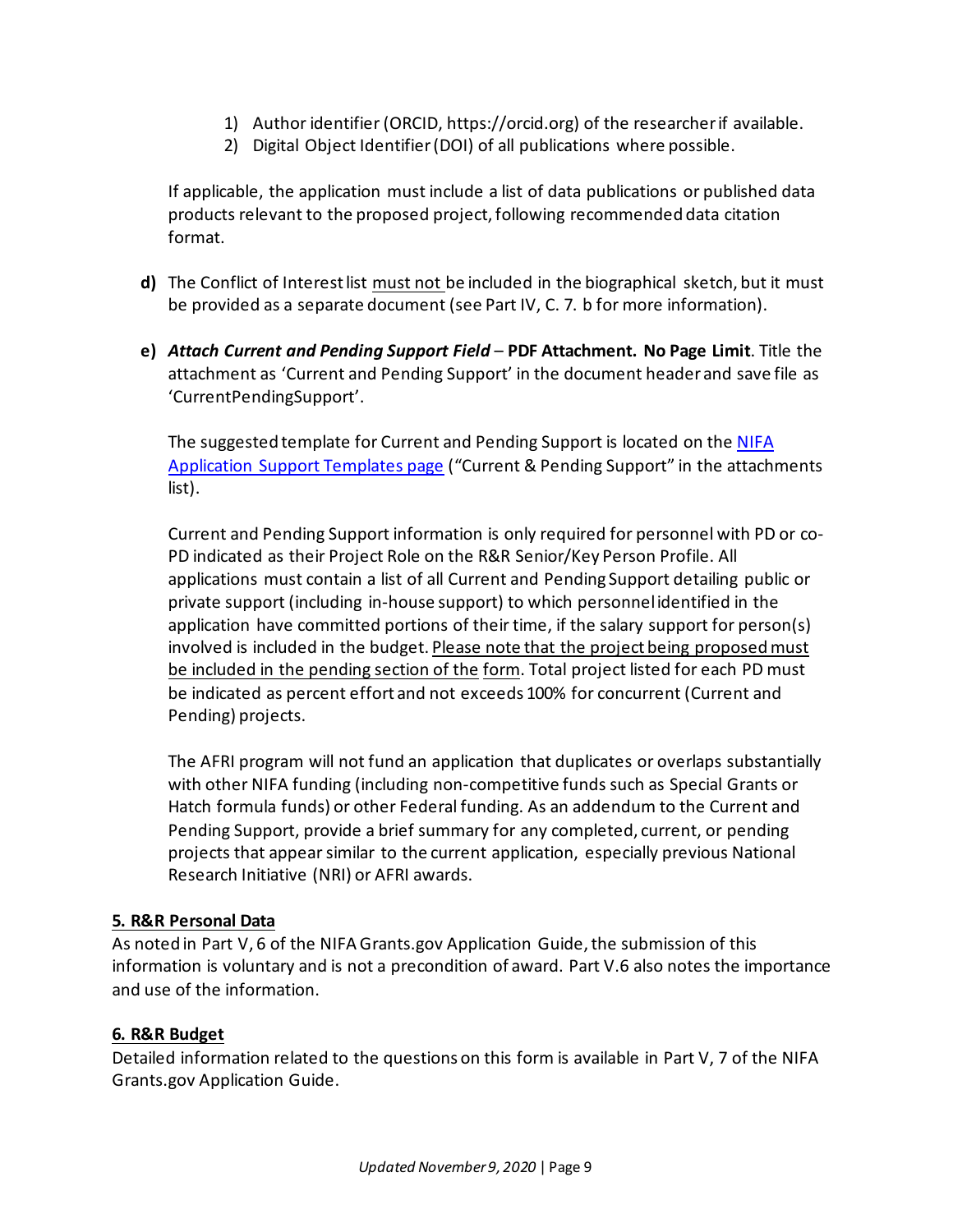Matching funds.

If a funded project is commodity-specific and not of national scope, the grant recipients required to match the NIFA funds awarded on a dollar-for-dollar basis from non-federal sources with cash and/or in-kind contributions.

**If you conclude that matching funds are not required as specified under Part III, C., Cost Sharing or Matching,** you must include an explanation for your conclusion in the Budget Justification. We will consider this justification when determining final matching requirements or if required matching can be waived. NIFA retains the right to make final determinations regarding matching requirements.

For grants that require matching funds as specified under Part III, B, the Budget Justification must list matching sources along with the identification of the entity(ies) providing the match as well as the total dollar amount being pledged. NIFA is no longer requiring written verification of commitments of matching support (a pledge agreement).However, you are still subject to documentation, valuing and reporting requirements, etc. as specified in 2 CFR Part 200, "Uniform Administrative Requirements, Cost Principles, and Audit Requirements for Federal Awards (the Uniform Guidance)," 7 CFR 3430, "Competitive and Noncompetitive Non-Formula Federal Assistance Programs – General Award Administrative Provisions," and program-specific regulations, as applicable. In instances where match is required, any resulting award will require the signature of an Authorized Representative. Only when NIFA receives the award signed by the AR will award funds be released and available for drawdown.

You must establish the value of applicant contributions in accordance with applicable cost principles. Refer to 2 CFR Part 200, "Uniform Administrative Requirements, Cost Principles, and Audit Requirements for Federal Awards", for further guidance and other requirements relating to matching and allowable costs.

**a. Budget Periods**. Applications must contain a budget for each budget period for the entire duration of the proposed project. Annual and cumulative budgets are required.

If a project is funded, beginning in the first year of funding, the Project Director will be required to attend annual investigator meetings for the duration of the award. Reasonable travel expenses should be included as part of the project budget.

- ➢ *For Integrated Project Applications –* Projects must budget sufficient resources to carry out the proposed set of research, education, and extension activities that will lead to the desired outcomes. No more than two-thirds of a project's budget may be focused on a single component. Projects that include partnering with eXtension must include financial support for the Community of Practice core functions as well as projectspecific activities.
- **b.** *Field H. Indirect Costs* See Part V, 7.9 of the NIFA Grants.gov Application Guide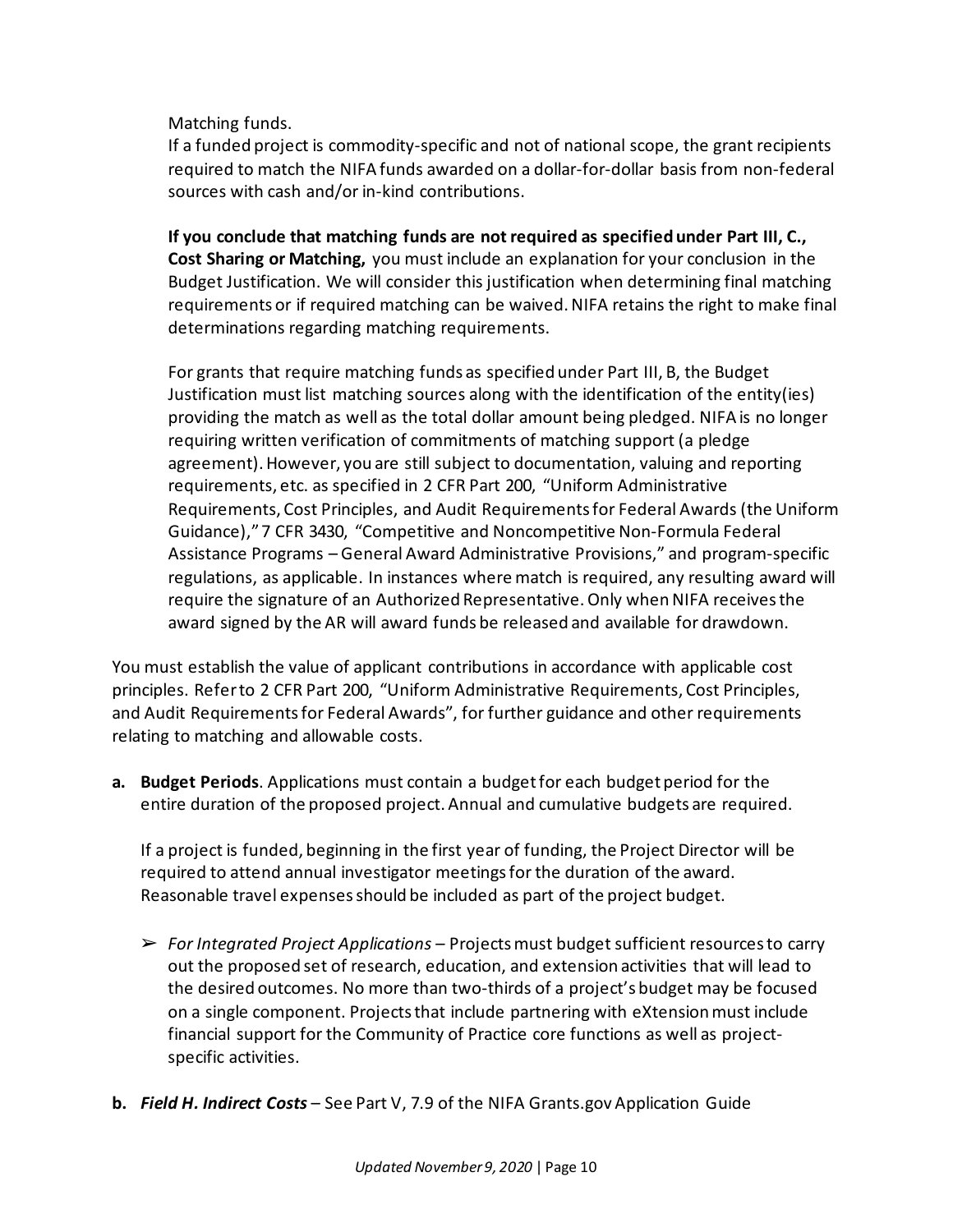for details. NIFA is prohibited from paying indirect costs exceeding 30 percent of the total Federal funds provided under each award. This limitation is equivalent to 42.857 percent of the total direct costs of an award. See Part IV, E for additional information.

**c.** *Field K. Budget Justification* – **PDF Attachment. No Page Limit.** Title the attachment as 'Budget Justification' in the document header and save file as 'BudgetJustification'.

All cumulative budget categories, with the exception of Indirect Costs, for which support is requested must be individually listed (with costs) in the same order as the cumulative budget. NOTE: For continuation awards, all budget categories for year one must also be fully justified. If consulting, collaborative, or subcontractual arrangements are included in the application, these arrangements should be fully explained and justified. The rate of pay for any consultant must be included, if known at the time of application. Please include a cost breakdown for the consultant, including the number of days in service, travel, and per diem, as well as the rate of pay. Letters of consent or collaboration and other evidence should be provided in the Documentation of Collaboration (see Part IV, C. 3. f. 5) to show that collaborators have agreed to participate. A proposed statement of work, biographical sketch, and a budget for each arrangement involving the transfer of substantive programmatic work or the provision of financial assistance to a third party must be supplied. In multi-institutional applications, a budget and budget narrative must be included for each institution involved. The lead institution and each participating institution must be identified.

➢ *For Integrated Project Applications –* Each function should be represented by one or more objectives within the application. Projects must budget sufficient resources to carry out the proposed set of research, education, and extension activities that will lead to the desired outcomes. No more than two-thirds of a project's budget may be focused on a single component.

## **d. Subcontract Arrangements.**

If it will be necessary to enter into a formal subcontract agreement with another institution, then refer to the following items.

- Letters of commitment (including proposed amount of subaward) and statement of work are required to be included in the application for each subaward. Letters of commitment are to be included in Field 12, Other Attachments of the R&R Other Project Information.
- If the cumulative amount for subawards exceeds 50 percent of the total Federal funds requested or in instances where the proposed subaward is to a Federal agency, then the applicant must provide budgetary detail (i.e., budget and budget justification) for each subaward. If this is the case then refer to Part V, 8. of the NIFA Grants.gov Application Guide for instructions on how to include this information as part of the application.